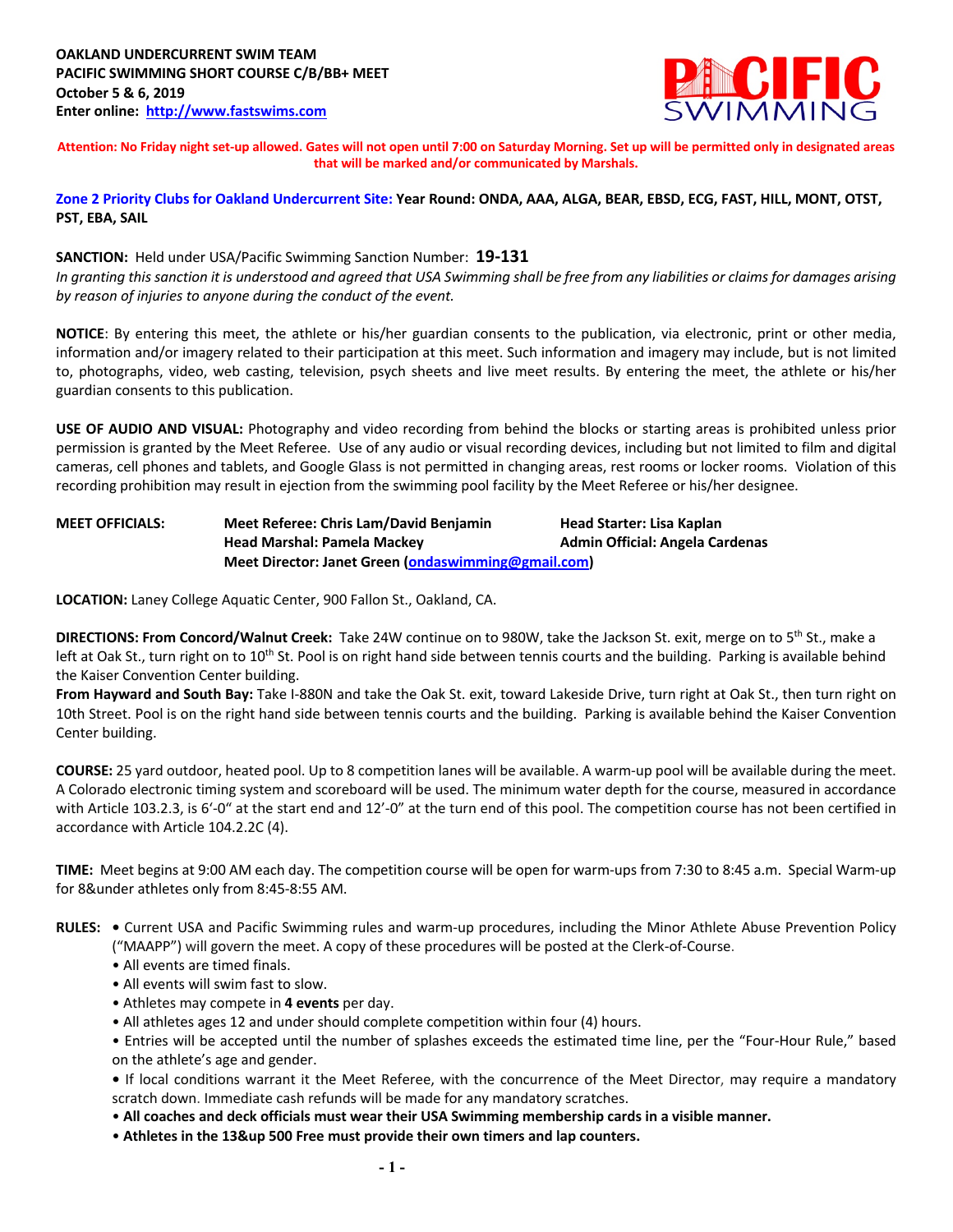**UNACCOMPANIED ATHLETES:** Any USA Swimming athlete-member competing at the meet must be accompanied by a USA Swimming member-coach for the purposes of athlete supervision during warm-up, competition and warm-down. If a coach-member of the athlete's USAS Club does not attend the meet to serve in said supervisory capacity, it is the responsibility of the athlete or the athlete's legal guardian to arrange for supervision by a USA Swimming member-coach. The Meet Director or Meet Referee may assist the athlete in making arrangements for such supervision; however, it is recommended that such arrangements be made in advance of the meet by the athlete's USA Swimming Member-Coach.

**RACING STARTS:** Any athlete entered in this meet, unaccompanied by a USA Swimming member coach, must be certified by a USA Swimming member coach as being proficient in performing a racing start or must start the race in the water. It is the responsibility of the athlete or the athlete's legal guardian to ensure compliance with this requirement.

**RESTRICTIONS:** • Smoking and the use of other tobacco products is prohibited on the pool deck, in the locker rooms, in spectator seating, in standing areas and in all areas used by athletes, during the meet and during warm-up periods.

- Sale and use of alcoholic beverages is prohibited in all areas of the meet venue.
- No glass containers are allowed in the meet venue.
- No propane heater is permitted except for snack bar/meet operations.
- All shelters must be properly secured.
- Deck Changes are prohibited.

• Destructive devices, to include but not limited to, explosive devices and equipment, firearms (open or concealed), blades, knives, mace, stun guns and blunt objects are strictly prohibited in the swimming facility and its surrounding areas. If observed, the Meet Referee or his/her designee may ask that these devices be stored safely away from the public or removed from the facility. Noncompliance may result in the reporting to law enforcement authorities and ejection from the facility. Law enforcement officers are exempt per applicable laws.

• Operation of a drone or any other flying apparatus is prohibited over the venue (pools, athlete/coach area, spectator area and open ceiling locker rooms) any time athletes, coaches, official and/or spectators are present.

- Coaches, parents and siblings may not use the pool.
- **ELIGIBILITY:** Athletes must be current members of USA Swimming and enter their name and registration number on the meet entry card as they are shown on their Registration Card. If this is not done, it may be difficult to match the athlete with the registration and times database. The meet host will check all athlete registrations against the SWIMS database and if not found to be registered, the Meet Director shall accept the registration at the meet (a \$10 surcharge will be added to the regular registration fee). Duplicate registrations will be refunded by mail.

• Athletes in the "BB+" Division must have met at least USA Swimming Motivational "BB" minimum time standard. Athletes in the "B" Division must have met at least the listed "B" minimum time standard. All entry times slower than the listed "B" time standard will be in the "C" Division. For 8&U, athletes in the "A" division must have at least the listed "A" standard.

• Entries with **"NO TIME" will not be accepted.**

- Entry times submitted for this meet will be checked against a computer database and may be changed in accordance with Pacific Swimming Entry Time Verification Procedures.
- Disabled athletes are welcome to attend this meet and should contact the Meet Director or Meet Referee regarding and special accommodations on entry times and seeding per Pacific Swimming policy.
- Athletes 19 years of age and over may compete in the meet for time only, no awards.
- Athlete's age will be the age of the athlete on the first day of the meet.

**ENTRY PRIORITY: Meet entries will not be accepted any earlier than August 31, 2019. Entries of athletes from ASSIGNED Zone 2 "year round" clubs in "good standing" postmarked or entered online by 11:59 p.m. on Saturday, September 7, 2019 will be given 1st priority acceptance.** Entries from members of Zone 2 clubs (year-round and seasonal) postmarked or entered online between 12:00 am on Sunday, September 8<sup>th</sup> and 11:59 pm on Saturday, September 14<sup>th</sup> will be given 2<sup>nd</sup> priority acceptance. All entries from Zone 2, all other Pacific LSC Zones and other LSC's, either postmarked, entered online, or hand delivered by the entry deadline will be considered in the order that they were received

\*\*Note: Athletes who falsify their entry form by listing a club to which they are not legitimately associated will be rejected from the meet. Further, entry fees will not be refunded and they may be referred to Pacific Swimming Review Committee for disciplinary action.

**ENTRY FEES:** \$4.00 per event, \$8.00 participation fee per athlete. Entries will be rejected if payment is not sent at time of request.

**ONLINE ENTRIES:** To enter online go to http://www.fastswims.com to receive an immediate entry confirmation. This method requires payment by credit card. FastSwims charges a processing fee for this service, 6.5% of the total Entry Fees plus \$0.75 per transaction, regardless of number of athletes. Please note that the processing fee is a separate fee from the Entry Fees. If you do not wish to pay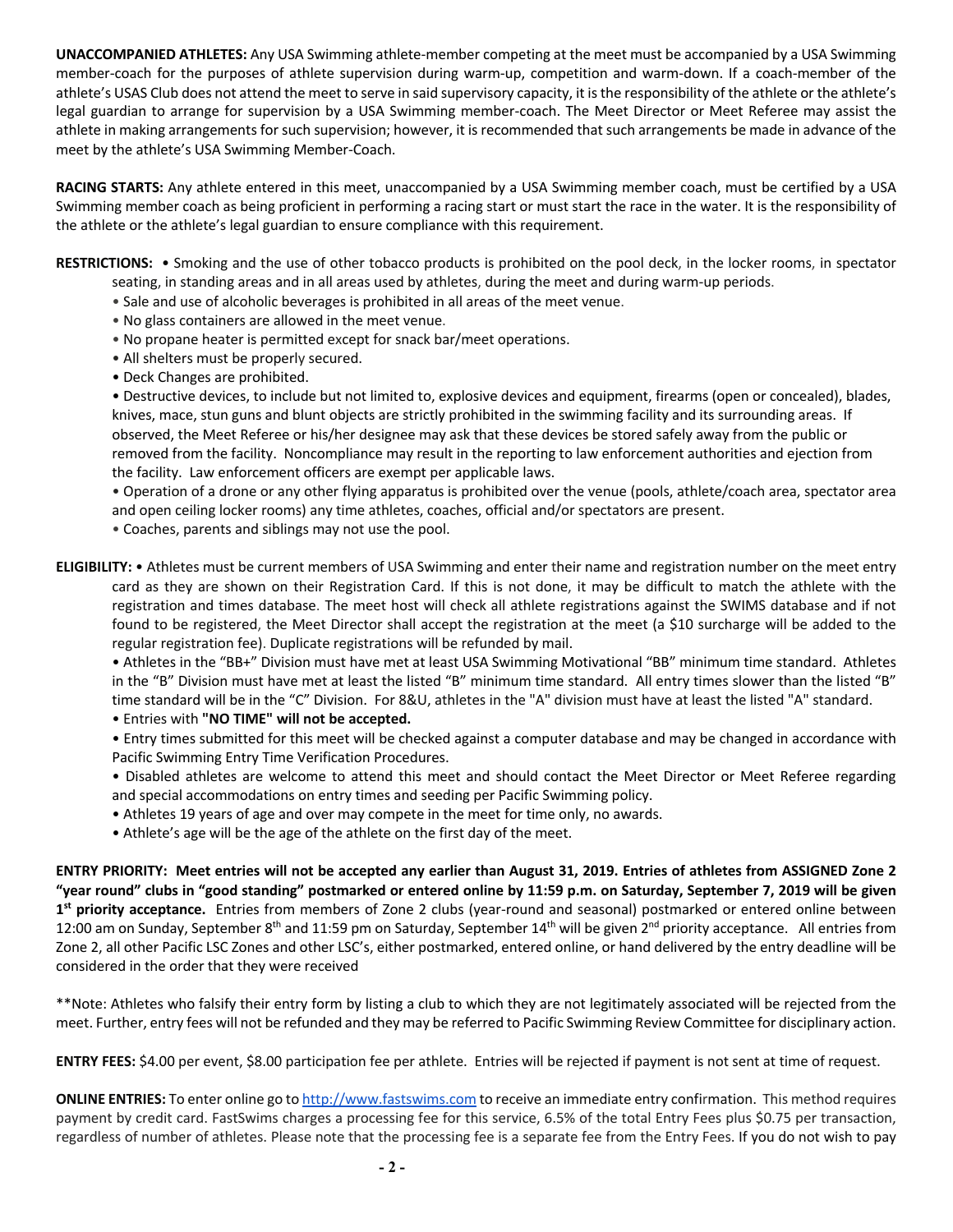the processing fee, enter the meet using a mail entry. **Entering online is a convenience, is completely voluntary, and is in no way required or expected of an athlete by Pacific Swimming.** Online entries will be accepted through **Wednesday, Sept. 25th, 2019 or until the meet closes due to reaching capacity under the four-hour rule.** 

**MAILED OR HAND DELIVERED ENTRIES**: Entries must be on the attached consolidated entry form. Forms must be filled out completely and printed clearly with athlete's best time. Entries must be postmarked by midnight, **Monday, Sept. 23rd, 2019** or hand delivered by 6:30 p.m. **Wednesday, Sept. 25th, 2019.** No late entries will be accepted. No refunds will be made, except mandatory scratch downs. Requests for confirmation of receipt of entries should include a self-addressed envelope.

## **Make check payable to: O.C.P.P. Mail/Hand Deliver entries to: Janet Green, 4115 Oakmore Rd, Oakland, CA 94602**

**CHECK-IN:** The meet will be deck seeded. Athletes must check-in at the Clerk-of-Course. Close of check-in for all individual events shall be no more than 60 minutes before the estimated time of the start of the first heat of the event. No event shall be closed more than 30 minutes before the scheduled start of the session. Athletes who do not check in will not be seeded and will not be allowed to compete in that event.

**SCRATCHES:** Any athletes not reporting for or competing in an individual timed final event that they have checked in for shall not be penalized. Athletes who must withdraw from an event after it is seeded are requested to inform the referee immediately.

**AWARDS:** The top 8 places will be awarded for 8&un, 9-10, 11-12, 13-14, 15-18 age groups in each division (C/B/BB). 8&u will be awarded in each division (PC-A, PC-B, and PC-C). All athletes achieving an "A" time for the first time will be awarded a standard "A" medal, regardless of place achieved in event. No awards will be given to athletes age 19 years or older. All Individual awards must be picked up at the meet. No awards will be mailed or distributed after the meet.

**ADMISSION:** Free. A two-day program may be available for a reasonable cost.

**SNACK BAR & HOSPITALITY:** A snack bar will be available throughout the competition. Coaches and working deck officials will be provided lunch. Hospitality will serve refreshments to timers.

**MINIMUM OFFICIALS:** The Meet Referee shall conduct an inventory of Officials and shall compare the number of athletes entered against the number of Officials that worked representing each club per day of the meet. Those clubs who have not provided sufficient Officials in a day of the meet, in accordance with the table below, will be fined \$100 per missing Official per day.

| Number of trained and carded |
|------------------------------|
| officials                    |
|                              |
|                              |
|                              |
|                              |
|                              |
|                              |
|                              |

| <u>LVLIVI JUIVIIVAILI</u> |                        |           |                |                      |               |               |                 |  |  |  |  |
|---------------------------|------------------------|-----------|----------------|----------------------|---------------|---------------|-----------------|--|--|--|--|
|                           | <b>Saturday Events</b> |           |                | <b>Sunday Events</b> |               |               |                 |  |  |  |  |
| 8&under                   | $9 - 10$               | $11 - 12$ | $13 - 18$      | 8&under              | $9 - 10$      | $11 - 12$     | 13-18           |  |  |  |  |
| 25 Free                   | 100 IM                 | 100 IM    | 200 IM         | 25 Breast            | 200 Free      | 200 IM        | 200 Breast      |  |  |  |  |
| 50 Back                   | 50 Back                | 50 Back   | 200 Back       | 50 Breast            | 50 Breast     | 100 Breast    | 100 Back        |  |  |  |  |
| 25 Fly                    | 100 Fly                | 50 Breast | 100 Breast     | 25 Back              | 100 Back      | 200 Back      | 50 Free         |  |  |  |  |
| 50 Free                   | 50 Free                | 50 Free   | <b>200 Flv</b> | <b>50 Flv</b>        | <b>50 Fly</b> | <b>50 Flv</b> | <b>100 Fly</b>  |  |  |  |  |
|                           | 100 Breast             | 200 Fly   | 100 Free       |                      |               | 100 Free      | <b>500 Free</b> |  |  |  |  |

## **EVENT SUMMARY**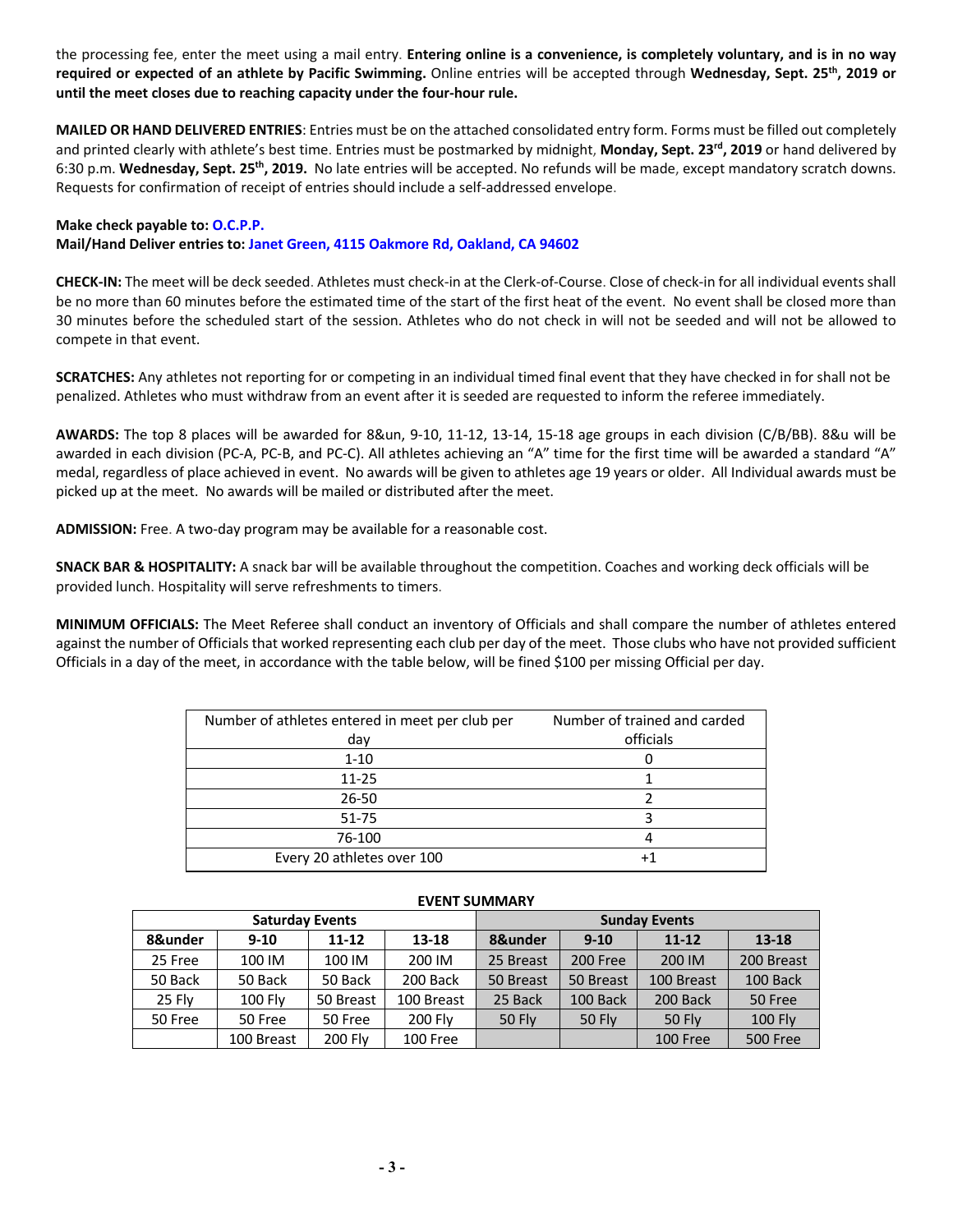## **EVENTS**

|                               | <b>SATURDAY EVENTS</b>       |                              |                               | <b>SUNDAY EVENTS</b>             |                              |  |  |
|-------------------------------|------------------------------|------------------------------|-------------------------------|----------------------------------|------------------------------|--|--|
| <b>GIRLS</b><br><b>EVENT#</b> | <b>EVENTS</b>                | <b>BOYS</b><br><b>EVENT#</b> | <b>GIRLS</b><br><b>EVENT#</b> | <b>EVENTS</b>                    | <b>BOYS</b><br><b>EVENT#</b> |  |  |
| 1                             | 13&up 200 IM                 | $\mathbf{2}$                 | 35                            | 11-12 200 IM                     | 36                           |  |  |
| 3                             | 11-12 100 IM                 | 4                            | 37                            | 9-10 200 Free                    | 38                           |  |  |
| 5                             | 9-10 100 IM                  | 6                            | 39                            | 13&up 200 Breast                 | 40                           |  |  |
| $\overline{\mathbf{z}}$       | 8&un 25 Free                 | 8                            | 41                            | 8&un 25 Breast                   | 42                           |  |  |
| 9                             | 13&up 200 Back               | 10                           | 43                            | 11-12 100 Breast                 | 44                           |  |  |
| 11                            | 11-12 50 Back                | 12                           | 45                            | 9-10 50 Breast<br>8&un 50 Breast | 46                           |  |  |
| 13                            | 9-10 50 Back<br>8&un 50 Back | 14                           | 47                            | 13&up 100 Back                   | 48                           |  |  |
| 15                            | 13&up 100 Breast             | 16                           | 49                            | 11-12 200 Back                   | 50                           |  |  |
| 17                            | 11-12 50 Breast              | 18                           | 51                            | 8&un 25 Back                     | 52                           |  |  |
| 19                            | 8&un 25 Fly                  | 20                           | 53                            | 9-10 100 Back                    | 54                           |  |  |
| 21                            | 9-10 100 Fly                 | 22                           | 55                            | 13&up 50 Free                    | 56                           |  |  |
| 23                            | 13&up 200 Fly                | 24                           | 57                            | 11-12 50 Fly                     | 58                           |  |  |
| 25                            | 11-12 50 Free                | 26                           | 59                            | 9-10 50 Fly<br>8&un 50 Fly       | 60                           |  |  |
| 27                            | 9-10 50 Free<br>8&un 50 Free | 28                           | 61                            | 13&up 100 Fly                    | 62                           |  |  |
| 29                            | 13&up 100 Free               | 30                           | 63                            | 11-12 100 Free                   | 64                           |  |  |
| 31                            | 11-12 200 Fly                | 32                           | 65                            | *13&up 500 Free                  | 66                           |  |  |
| 33                            | 9-10 100 Breast              | 34                           |                               |                                  |                              |  |  |

**\*Athletes entering the 13&up 500 Free on Sunday must provide their own timers and lap counters.**

**All Time standards are located on the Pacific Swimming Website:**

http://www.pacswim.org/page/times\_standards.shtml